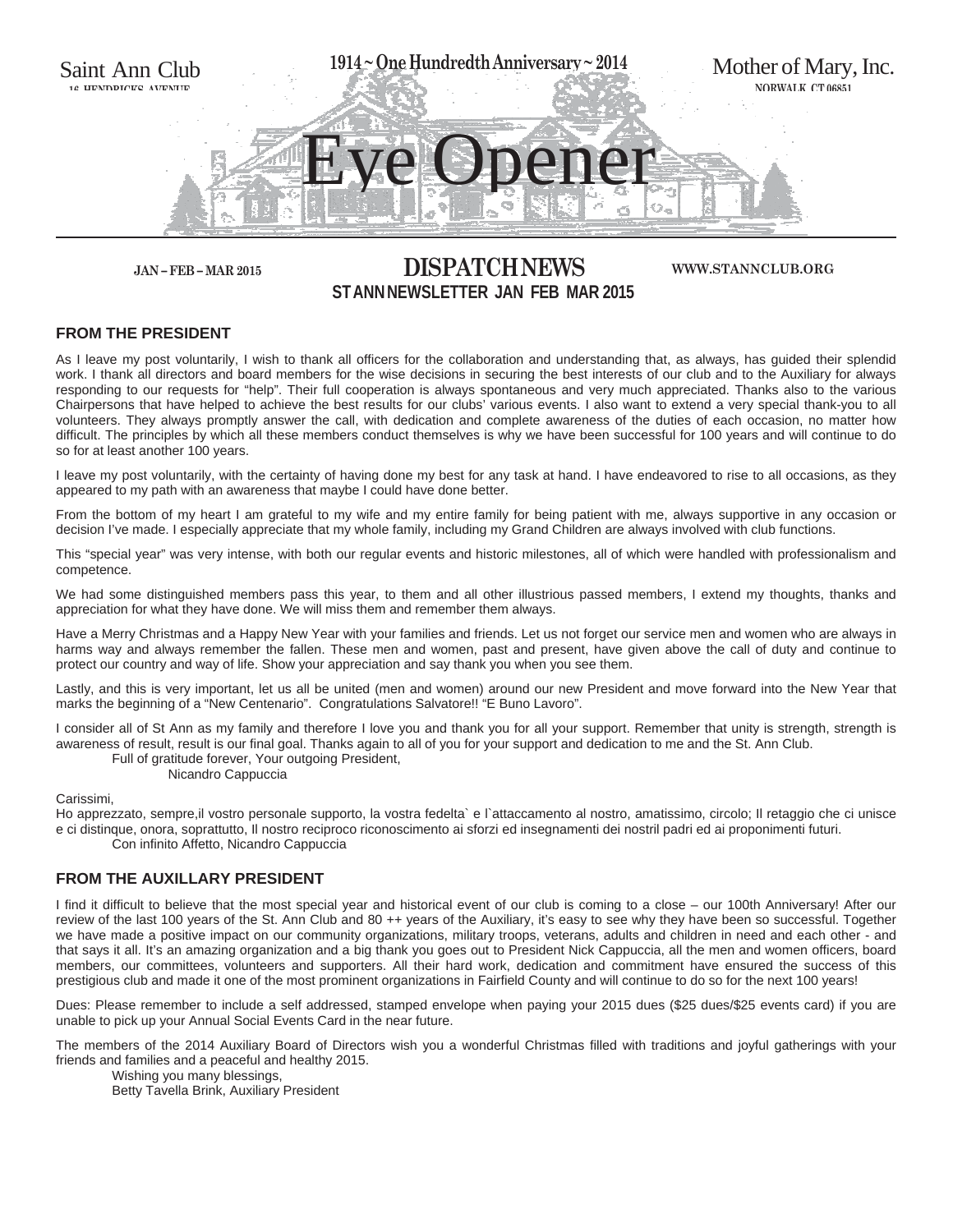#### **CHILDREN'S CHRISTMAS PARTY**

About 90 children attended the St. Ann Children's Christmas Party on Sunday and a good time was had by all. Joe Sabas, Magician, keeps the kids entertained until Santa arrival. My sincere thanks to all who helped me make it a success, from buying the gifts, to wrapping them, to helping with the many duties that day. Without your help none of it would be possible. I also want to thank Donna Cutrone and Jeannette Iannacone for helping the new girls with setting up the Christmas tree and decorating the hall. Thanks to Ralph Allegretta for seeing that Santa has a ride in the Fire Truck and my thanks to Al Latte for being such a great Santa. I would also like to wish you all a Merry Christmas and a Happy and Healthy New Year.

Sincerely, Maria Chuhta, Chairperson

#### **GONE TO HIS REWARD**

It is with great sorrow and regret that I report the passing of "Dixie" Cutrone. A beloved lifetime member who was kind and gracious to all he met. He served with honor in the Army Air Corps during WW II. He enjoyed building model airplanes as well as flying them. He was also an avid fisherman and boater on Long Island Sound. I will always remember the wonderful way he smiled with a twinkle in his eye. Our lives have been enriched having known Dixie.

#### **MERRY CHRISTMAS AND HAPPY NEW YEAR**

Each year that I make this Newsletter I have given various versions of Christmas and I'm sure you all know the details, so this year I have but a simple request. Each day of the new year let us ask ourselves if we practiced the Spirit of Christmas and therefore Christ today and can we do more tomorrow?

#### **JOINT MEETING JANUARY 7 th**

Please plan to attend, you never know what you might miss. These meetings are informative and sometimes lively. See you there.

#### **THE REST OF THE STORY . . . RIDGEFIELD IMMIGRANTS**

 *Continued from the last issue of The Eye Opener.* 

The number of immigrants arriving in Branchville in need of housing very likely led to the addition of the 3rd floor. Branchville was a very good place to start a new life. There was plenty of employment opportunities for immigrants in this corner of Connecticut at the turn of the century working at various places such as: Bridgeport Wood Finishing Company: Monarch Mining Company: Daland & Gilbert, Co.: Grumen's Ice Tool Works and Gilbert & Bennett Manufacturing. The Railroad was in constant need of laborers to assist with railroad upgrades, and general maintenance. Many of the Town of Ridgefield's water and sewage lines were laid in this time period, not to mention the large estates of Redding and Ridgefield in need of gardeners, masons, and ground crews.

#### BENNY'S RESTAURANT/BAR & THE HOME BREWS OF BRANCHVILLE

Mr. Emmons' comment on the store becoming a saloon after prohibition has been researched and it appears Benny Allegressa (sometimes written Allegrazia) operated "Benny's Bar & Restaurant" at 14 West Branchville Road before moving up Route 7 to the Blue Feather and then over to Main Street Georgetown, CT. Allegressa is not listed as an owner of the property so he likely leased the building from DeBenigno. An exact date of this "enterprise" has not been located but it is known Allegressa was on Main St. Georgetown by 1951 so it is presumed it was in the 40's.

Alcohol was not new to Branchville nor the DeBenigno's store, as two rather large barrels of wine and/or hard cider are proudly displayed in the oldest known photograph of the building. In the 'Roaring Twenties' Branchville was said to have a "Roar All on Its Own". While New York City had its whiskey fueled speakeasies and bootleggers, Branchville had 10 to 15 wine and hard cider drinking rooms in the homes and barns of the local "home-brewers". In the 1972 Wilton Bulletin article "Branchville in the Roaring Twenties" that discusses these drinking rooms, a longtime Italian-American resident noted he grew up not too far from "The House that Booze Built" which raises the question: was that house owned by Pasquale DeBenigno? I guess we'll never know for sure but it was one of the larger homes in the area.

These drinking rooms were all run by hard-working, God-fearing Italian-Americans. Most had recently come from Italy bringing with them many generations worth of winemaking knowledge. One may ask: "where'd they get the grapes?" Yankee peddlers in those days brought around a wide variety of goods, from clothes to pots and pans to jewelry...one in particular filled orders for California grapes once a year. A gentle "first pressing" of these grapes produced company wine served when friends visited, a harder "second press" produced everyday table wine, and a third pressing resulted in a poor quality wine that tasted mostly of water and stems but it passed as wine in a pinch. The Italians stored the wine in 55-gallon barrels, usually out in a barn, and they used milk bottles to draw off supplies for the house. Milk bottles had the great advantage of being free, which explains their usage.

Early on the Italians of Branchville were producing wine and cider for their own consumption but over time many of their neighbors learned of their talents and wanted to buy some…and so was a chance to make a little extra cash. "As soon as a family made enough to get a little ahead, they built a house and all of these houses had drinking rooms."

The drinking rooms were filled with tables and chairs and were almost like little pubs. A quart of cider cost 50 cents, and usually each person who came in would buy a quart to share with his friends who would later return the favor. There were a lot of bachelor hired hands around and some of them with a fair amount of time on their hands would come and drink all day.

# **NEW MEMBERS AND READINGS:**<br>Louis Caruso sponsored by Chris lannacone

Loseph Infantino sponsored by Joe Tamburri Rocco Frattaroli sponsored by Tony Cappuccia

#### **1ST READINGS AT THE MEN'S DECEMBER MEETING:**

Donald Uva Sr. sponsored by Al Latte Mike Rossi sponsored by Jay Ruggiero Milton Buchta Jr. sponsored by Jay Ruggiero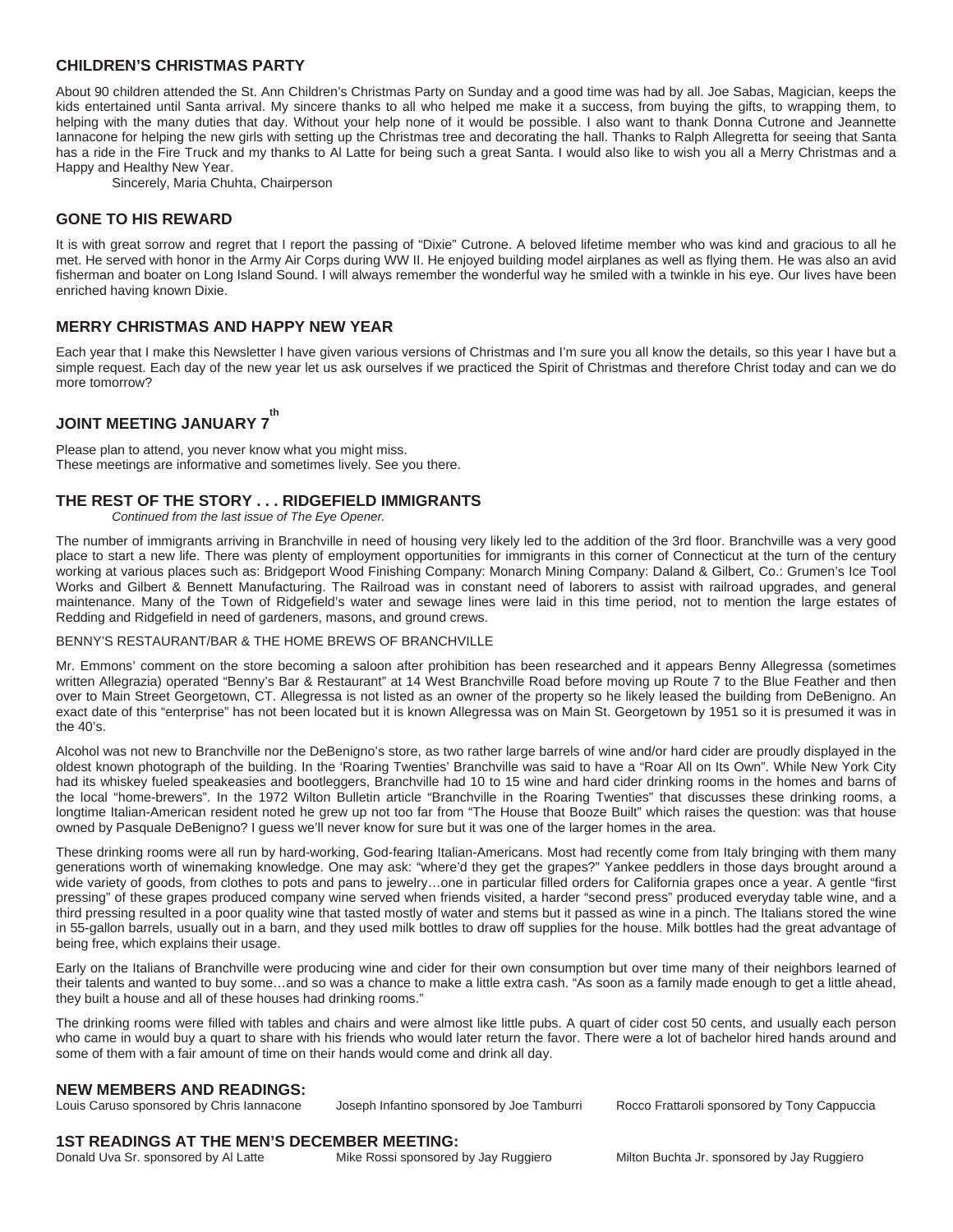#### **RECENT LIFE MEMBERS**

John Conti Judge Anthony DePanfilis Patrick Finn Michael Lepore Salvatore Mattera Mario Pinti Robert Mercurio Tony Pullia Contact Gerald Toni

**NEW AUXILIARY MEMBERS**<br>Gina Arena sponsored by Christy McWilliams

Carol DiCerto sponsored by Anne Quigano Frances DiPietro sponsored by Vickie Zlock Nicole Fiore sponsored by Kate Fiore Ginger Raymond sponsored by Vickie Zlock Maria Scicchitano sponsored by Betty Brink Marianne Scinto sponsored by Connie Peters<br>Rosalind Serna sponsored by Vickie Zlock Julie Signore sponsored by Christy McWilliams Kathi So Debra DeFalco sponsored by Camille Andreozzi

Julie Signore sponsored by Christy McWilliams

Kelly Beckham sponsored by Vicki Raymond Rosemarie Cocchia sponsored by Ursula Cocchia Linda Goldman sponsored by Kay Martino Ann Otto sponsored by Karen Poggi Marlene Hammond sponsored by Anna Mastrolillo<br>Ginger Raymond sponsored by Vickie Zlock Maria Scicchitano sponsored by Betty Brink Marianne Scinto spo

#### **MEN'S 2015 DUES**

The annual 2015 membership dues will be \$100. Once again there will be an annual minimum amount of \$50 for each member including members who are exempt from paying annual dues. This will bring the annual yearly total for each member to \$150. Life members will still be exempt from both.

To compensate for the annual minimum fee, you will receive a new debit card in the amount of \$50 to spend at the club bar or Mother of Mary functions. (Exceptions are the Game dinner, Raffle tickets, Saint Ann Feast, Oyster Festival or yearly dues.) You will need to use it by October 31, 2015. You will not be allowed to carry over the minimum fee to the next year. The annual minimum fee is to encourage our members to come to the club, get more involved, benefit from many of the activities we offer and enjoy the company of fellow members.

Dues and annual minimum are due January 1, 2015. Please make checks out to Mother of Mary and send a self-addressed stamped envelope so that we can mail the debit card to you. Remember these fees are due January 1, 2015.

#### **MARINA AND MAINTENANCE NEWS:**

The dredging is done, the bubblers are in, and the fish are waiting to be caught...Next Year!!! Marina slip contracts will be mailed out to all current marina members on or about February 1, 2015. At this time it appears that we will have some openings in 2015 so if you are thinking you might need a slip please call or e-mail me so I can at least put you on the waiting list. In order to get a slip you do need to be a member of the club. Thanks to the marina committee (Sal Covello, Joe Agliota, Frank Fellicissimo, Ed Mathews, Rinaldo Diiorio, Vinnie Pampena) for their support and input. Warren 203 246-0377, wfondu@yahoo.com

Without Big Mike, it was a tough year trying to keep everything working properly... but we seem to have gotten through it, thanks to Tony Pomponi, Tony Pullia, Mario Pinti, Sal Covello, Keith Stadler, Joe Valiante, Frank Danieri, Al Latte, Peter Napolitano, Ken Romano, Jay Ruggiero, Matt Wolk, Marc Tzanavaris, Mike Fahey, and Nick, Tony and Dom Cappuccia and Joe Chehta

Next year 2015, our new president (Sal Fratino) and I want to expand the scope of the maintenance committee to include a grounds committee as well as a beautification committee (i.e. flowers and shrubs).

In this regard we will be calling upon members of the women's auxiliary (as well as the men's club) to help us achieve our goal of a first class facility - inside and out! Anyone interested in helping out please let me or Sal know. Warren 203 246-0377

#### **ADDRESS CHANGES AND E-MAIL ADDRESSES**

In an effort to bring the club more into the electronic age we are asking that anyone with an e-mail address, who hasn't done so already, to please send it to Ken Romano. His e-mail address is rmyken@aol.com. We will use these addresses to update events and schedules as well as save postage and be able to keep members informed on a timely basis.

If you move and need to change your physical address, for the men contact Ken Romano and for the ladies, contact Camille Andreozzi at 203- 849-0199 or email her at candreozzi@aol.com.

#### **ST ANN EVENT PHOTOS BY ANNA MASTROLILLO-PHOTO**

I upload all St Ann Event photos taken onto a Face Book page called: "Anna Mastrolillo-Photo" this page can be viewed after you become a friend of the page. Only St Ann Event Photos are posted on this Face Book Page.

If you are not on Face Book you can also go to the St Ann club website to see/link to the photos at this address: http://www.stannclub.org/event-photos.html A reminder to all event chair persons: I am happy to photograph your event but please be sure to notify me directly either at a meeting; by calling me (203) 855-1357, in-boxing me on Face Book (Anna Mastrolillo-Photo) or emailing me at photoproshooter@yahoo.com. I will be very happy to attend and photograph any event I am able to attend. Thank you Anna Mastrolillo

### **PLEASE READ**

Any one wishing to contribute to this newsletter is encouraged to do so. Please contact Eric Fleisch at 847-7669 or by e-mail at BIGE101@ optonline.net. The next edition will be sent on or about March 15, 2015.

#### **SICK OR HOSPITALIZED MEMBERS**

If you know any member that is sick or hospitalized contact J. Ruggiero at 866-1477, for men. For the ladies contact Barbara Antonelli at (203) 866-3953.

A gift basket and card will be sent. If anyone knows of an Auxiliary member who has been permanently placed in a nursing home please contact Betty Brink with the information at (203) 847-8133. We would like to keep in touch with them by sending a card.